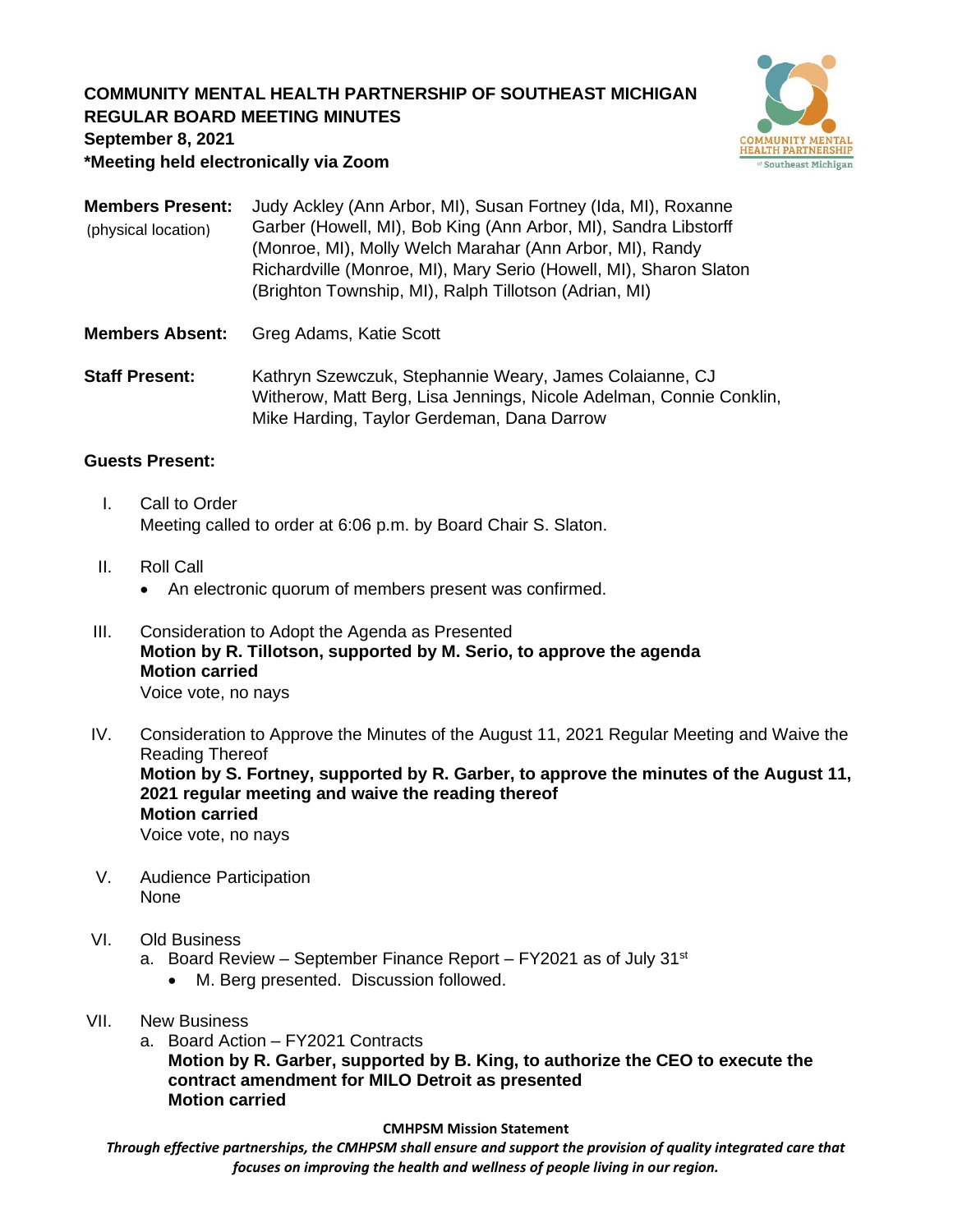Vote

Yes: Ackley, Fortney, Garber, King, Libstorff, Welch Marahar, Richardville, Serio, Slaton, Tillotson No: Absent: Adams, Scott

b. Board Action - October 2021 Provider Premium Pay Extension **Motion by R. Tillotson, supported by B. King to approve the pass through of \$1,288,802.96 in funding from the CMHPSM to cover the regional extension of provider premium pay for the month of October 2021 Motion carried**

Vote Yes: Ackley, Fortney, Garber, King, Libstorff, Welch Marahar, Richardville, Serio, Slaton, Tillotson No: Absent: Adams, Scott

- c. Board Action FY2022 Budget
	- **Motion by B. King, supported by R. Garber, to approve the Fiscal Year 2022 budget and allocations as presented, including authorization for the CMHPSM CEO to sign the included FY2022 expense contracts Motion carried**

Vote

Yes: Ackley, Fortney, Garber, King, Libstorff, Welch Marahar, Richardville, Serio, Slaton, Tillotson No:

Absent: Adams, Scott

- d. Board Action FY2022 Contract List
	- The FY2022 Contract list was approved in the Board approval of the FY2022 Budget.
- e. Board Action CMHPSM Retirement Plan Vendor Change

**Motion by B. King, supported by M. Welch Marahar, to authorize the CMHPSM Regional Board Secretary to sign three distinct resolutions authorizing a transition of the CMHPSM's 401a and 457 defined contribution retirement plans to the Municipal Employees' Retirement System (MERS) effective September 8, 2021 Motion carried** Vote

Yes: Ackley, Fortney, Garber, King, Libstorff, Welch Marahar, Richardville, Serio, Slaton, Tillotson No:

Absent: Adams, Scott

f. Board Action - Employee Handbook **Motion by B. King, supported by J. Ackley, to approve the CMHPSM employee handbook with the included revisions Motion carried** Vote Yes: Ackley, Fortney, Garber, King, Libstorff, Welch Marahar, Richardville, Serio, Slaton, Tillotson No:

#### **CMHPSM Mission Statement**

*Through effective partnerships, the CMHPSM shall ensure and support the provision of quality integrated care that focuses on improving the health and wellness of people living in our region.*